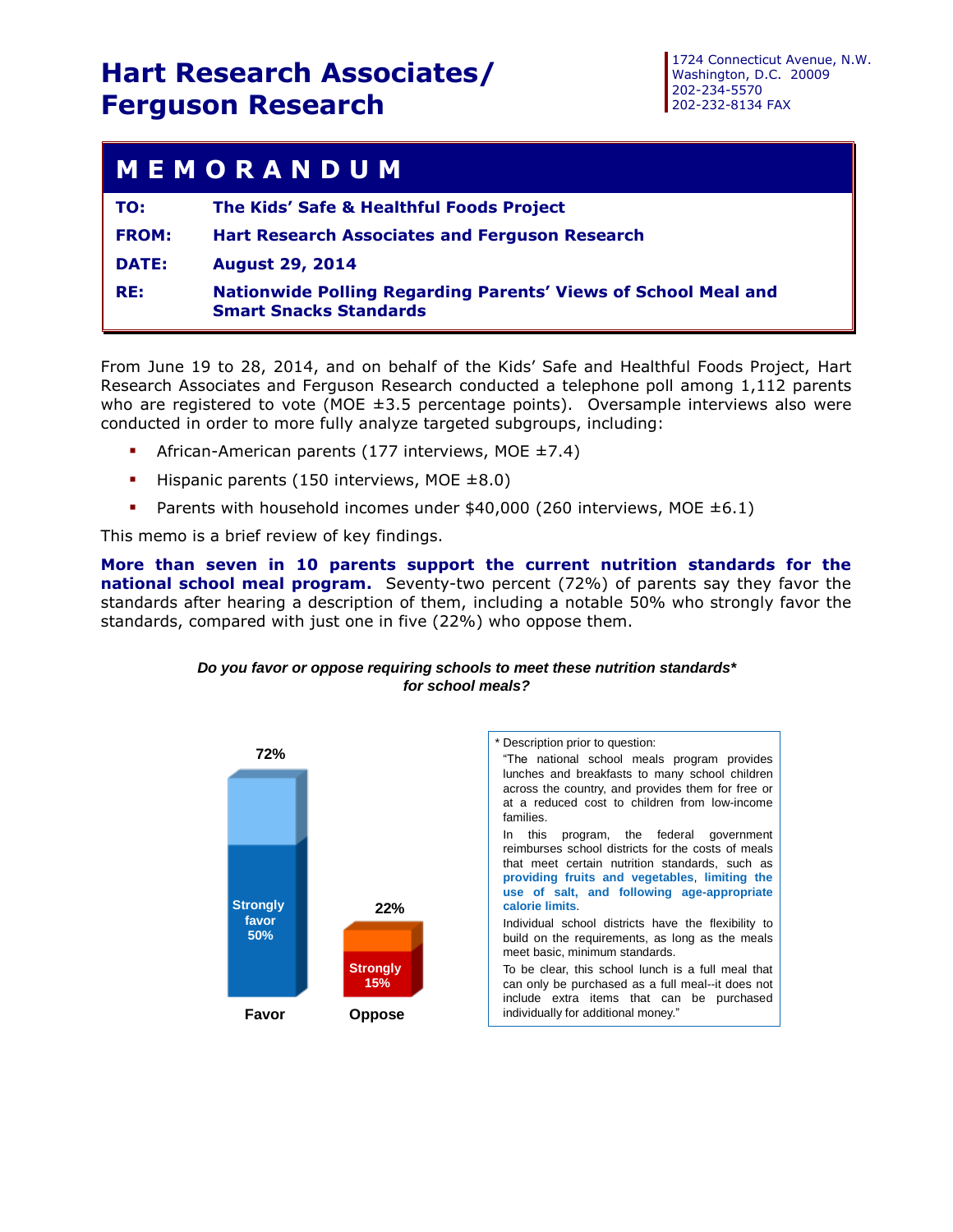## **Hart Research / Ferguson Research**

Support for these nutrition standards cuts across racial lines: 68% of whites, 85% of Hispanics, and 91% of African Americans support the standards.

Support spans the political spectrum: 56% of Republicans, 71% of independents, and 84% of Democrats say they favor the standards.

And intensity among the opposition is noticeably weak, with only 15% of parents expressing strong opposition, compared with 50% who express strong support.

While the majority of parents across subgroups favor the standards, parents whose children participate in the school meals program express support in the highest numbers.

- 64% of parents whose children get lunch one or two days a week support the standards,
- As do 74% of parents whose children get school meals three or four days a week, and
- 75% of parents whose children get the school meal every day.

**All of the major components of the standards that were asked about in the survey also draw significant support from parents.** Respondents were queried on four parts of the standards:

- 91% say that schools should be required to include a serving of fruits or vegetables with every meal
- 88% say the same of free water
- 75% say schools should have to limit the amount of salt in meals
- 64% say every meal should provide foods made from whole grains

**This survey (conducted prior to the new Smart Snacks Standards taking effect) shows that very few parents believe that the food sold a la carte (23%), in school stores (11%), or in vending machines (8%) is nutritious. We find that the large majority of parents favor having nutrition standards that apply to foods that are available outside the school meal program.** Awareness of the new Smart Snacks Standards is relatively low, but after hearing a description of the proposal, 72% of parents support it-including fully 53% who express strong support.